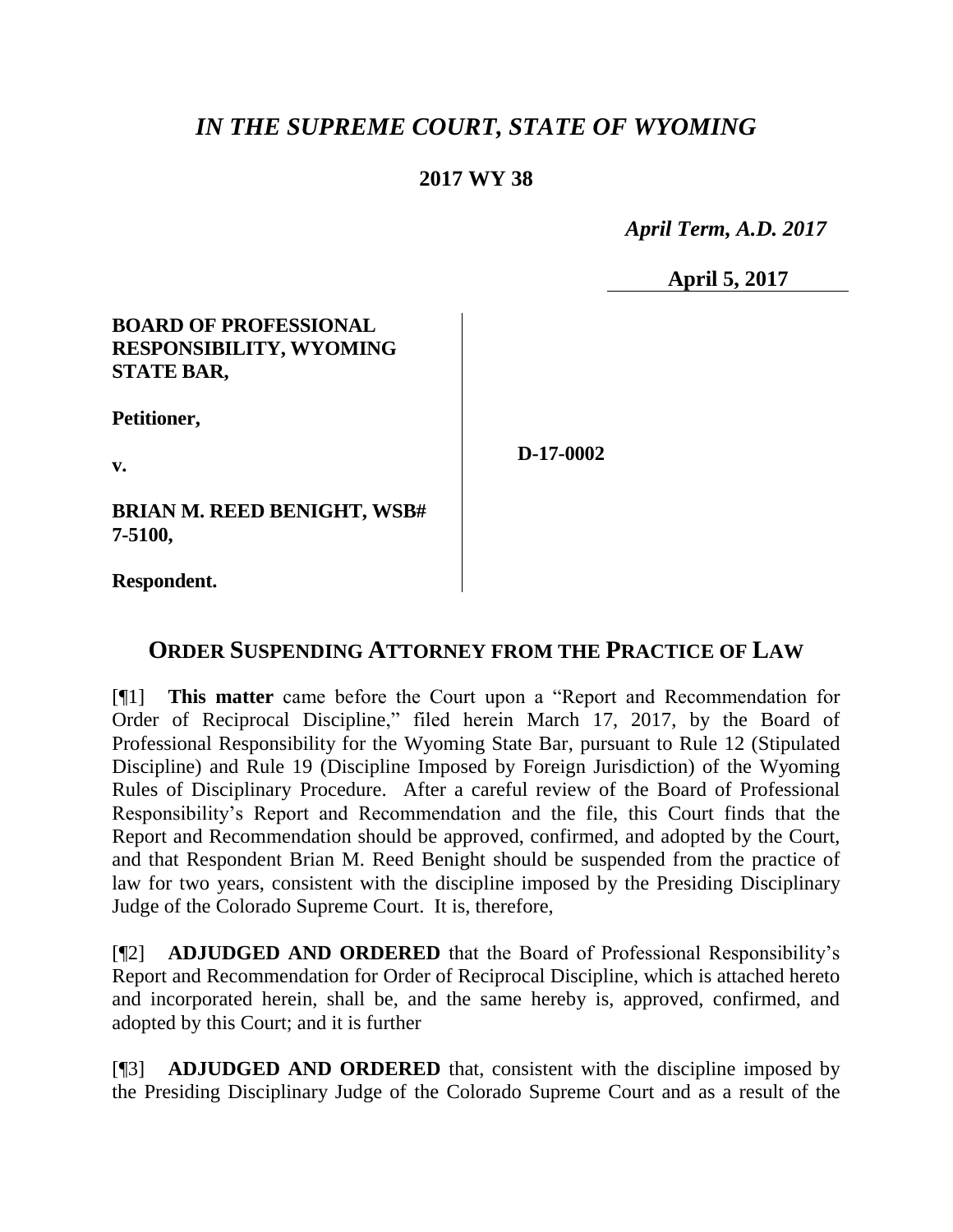conduct set forth in the Report and Recommendation for Order of Reciprocal Discipline, Respondent Brian M. Reed Benight shall be, and hereby is, suspended from the practice of law for a period of two years, effective upon entry of this order; and it is further

[¶4] **ORDERED** that the Wyoming State Bar may issue a press release consistent with the one contained in the Report and Recommendation for Order of Reciprocal Discipline; and it is further

[¶5] **ORDERED** that, during the period of suspension, Respondent shall comply with the requirements of the Wyoming Rules of Disciplinary Procedure, particularly the requirements found in Rule 21 of those rules; and it is further

[¶6] **ORDERED** that, pursuant to Rule 25 of the Wyoming Rules of Disciplinary Procedure, Respondent shall reimburse the Wyoming State Bar the amount of \$50.00, representing the costs incurred in handling this matter, as well as pay the administrative fee of \$750.00. Respondent shall pay the total amount of \$800.00 to the Wyoming State Bar on or before May 31, 2017; and it is further

[¶7] **ORDERED** that the Clerk of this Court shall docket this Order Suspending Attorney from the Practice of Law, along with the incorporated Report and Recommendation for Order of Reciprocal Discipline, as a matter coming regularly before this Court as a public record; and it is further

[¶8] **ORDERED** that, pursuant to Rule 9(b) of the Wyoming Rules of Disciplinary Procedure, this Order Suspending Attorney from the Practice of Law, along with the incorporated Report and Recommendation for Order of Reciprocal Discipline, shall be published in the Wyoming Reporter and the Pacific Reporter; and it is further

[¶9] **ORDERED** that the Clerk of this Court cause a copy of this Order Suspending Attorney from the Practice of Law to be served upon Respondent Brian M. Reed Benight.

[ $\llbracket 10 \rrbracket$  **DATED** this  $5<sup>th</sup>$  day of April, 2017.

#### **BY THE COURT:**

 $\sqrt{s}$ 

**E. JAMES BURKE Chief Justice**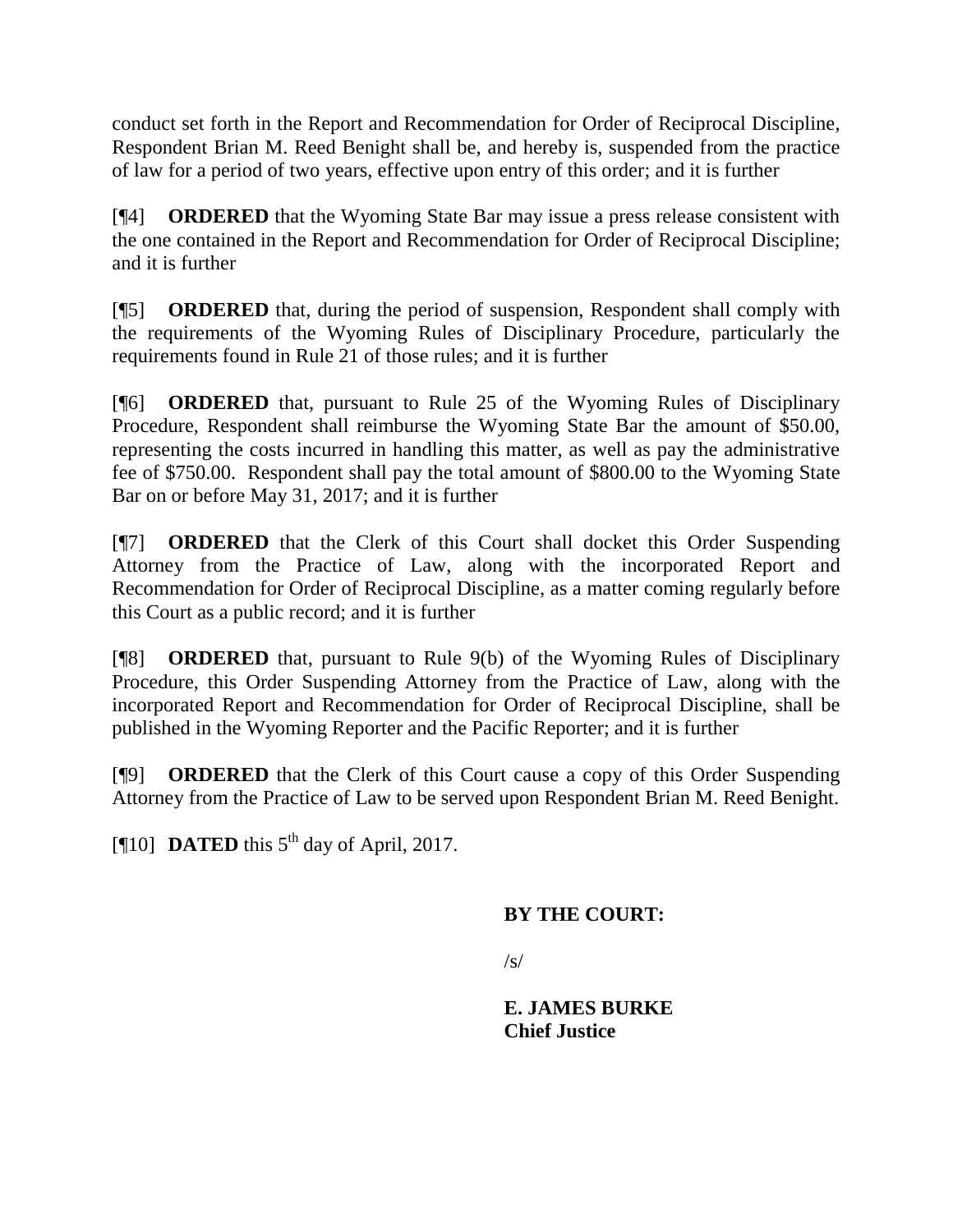# D-17-0 02 BEFORE THE SUPREME COURT" STATE OF WY **STATE OF WYOMING**

In the matter of BRIAN M. REED BENIGHT, WSB # 7-5100,

4AR 1 7 2017 **WSB** Napp

Respondent.

#### REPORT AND RECOMMENDATION FOR ORDER OF RECIPROCAL DISCIPLINE

 $\lambda$  $\lambda$ 

 $\overline{)}$  $\lambda$ 

THIS MATTER came before the Board of Professional Responsibility on the 14<sup>th</sup> day of March, 2017, for consideration of the Stipulated Motion for Order of Reciprocal Discipline submitted pursuant to Rules 12 and 19 of the Wyoming Rules of Disciplinary Procedure, and the Board having reviewed the Stipulation, the accompanying affidavit of factual basis and being fully advised in the premises, FINDS, CONCLUDES and RECOMMENDS as follows:

1. Respondent was admitted to practice in Wyoming in 2013. He is a resident of Colorado, where he is was also licensed to practice law in 2013.

2. On December 8, 2016, an "Opinion and Order Imposing Sanctions Under C.R.C.P. 251.19(b)" was issued by the Office of the Presiding Disciplinary Judge of the Colorado Supreme Court. The Opinion and Order resulted from Respondent's violation of RuIe 8.4(b) of the Colorado Rules of Professional Conduct, which provides that it is professional misconduct for a lawyer to commit a criminal act that reflects adversely on the lawyer's honesty, trustworthiness, or fitness as a lawyer in other respects.' The Opinion and Order imposed a two year suspension upon Respondent, to take effect upon issuance of an "Order and Notice of Suspension."

iWyoming's W.R.P.C. RuIe 8.4(b) is identical.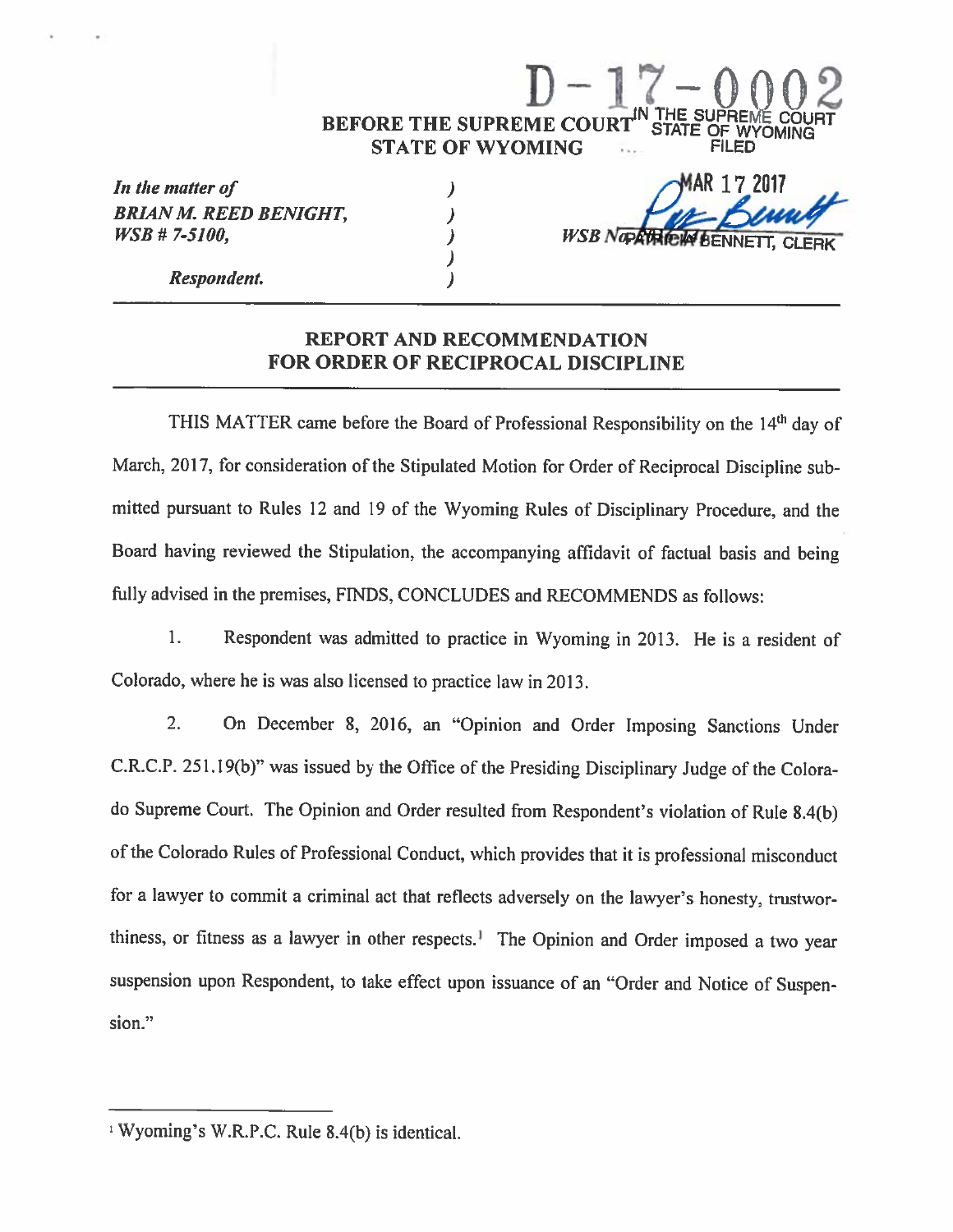3. On January 12, 2017, the Presiding Disciplinary Judge issued an "Order and Notice of Suspension?' suspending Respondent from the practice of law for a period of two years, effective immediately.

4. Respondent's two-year suspension in Colorado followed Respondent's plea of guilty and subsequent conviction in Colorado of unlawful sexual contact with a fifteen-year-old

girl, a Class A Misdemeanor under Colorado Law.

5. On January 17, 2017, Bar Counsel filed a formal charge pursuant to Rule 19(d) of

the Wyoming Rules of Disciplinary Procedure, which provides:

Upon receiving notice that an attorney subject to these rules has been publicly disciplined in another jurisdiction, Bar Counsel shall obtain the disciplinary order and prepare and file a formal charge against the attorney as provided in Rule 13. If Bar Counsel intends either to claim that substantially different discipline is warranted or to present additional evidence, notice of that intent shall be given in the formal charge. If the attorney intends to challenge the validity of the disciplinary order entered in the foreign jurisdiction, the attorney must file with the BPR Clerk an answer and a full copy of the record of the disciplinary proceedings which resulted in the imposition of that disciplinary order within 21 days after service of the formal charge or such greater time as the BPR Chair may allow for good cause shown. At the conclusion of proceedings brought under this Rule, the BPR shall issue a report and recommendation that the same discipline be imposed as was imposed by the foreign jurisdiction, unless it is determined by the BPR that:

- (1) The procedure followed in the foreign jurisdiction did not comport with requirements of due process of law;
- (2) The proof upon which the foreign jurisdiction based its determination of misconduct is so infirm that the BPR cannot, consistent with its duty, accept as final the determination of the foreign jurisdiction;
- (3) The imposition of the same discipline as was imposed in the foreign jurisdiction would result in grave injustice; or
- (4) The misconduct proved warrants that a substantially different form of discipline be recommended by the BPR.
- 6. Rule I 9(a) provides, "Except as otherwise provided by these rules, a final adjudi-

cation in another jurisdiction of misconduct constituting grounds for discipline of an attorney